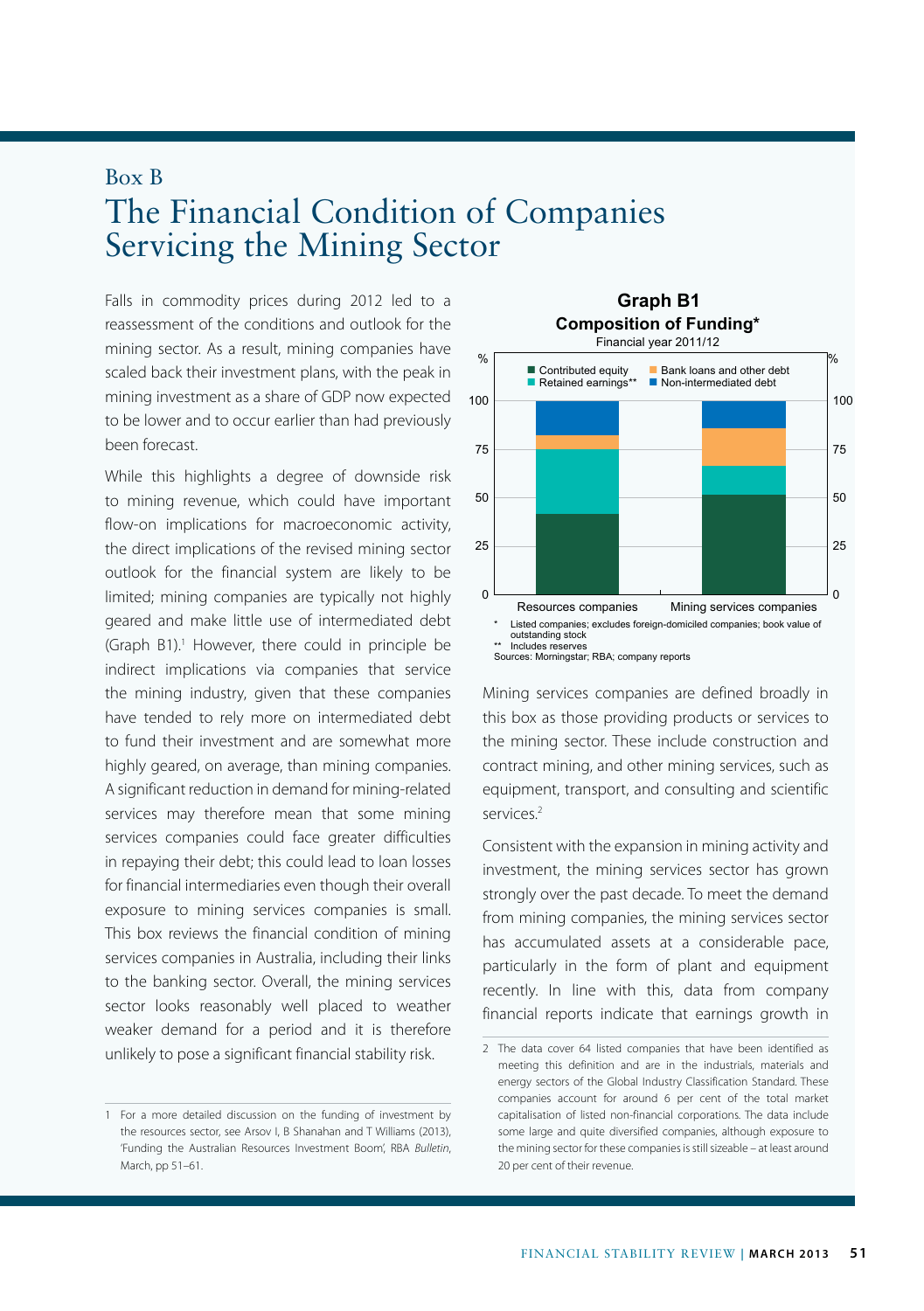the listed mining services industry kept pace with the strong earnings growth of the listed mining industry between the December half 2003 and the December half 2011, at an average annual growth rate of around 20 per cent (compared with 13 per cent for the broader listed sector) (Graph B2). More recently though, earnings of the listed mining sector have declined sharply, and the scaling back of planned investment expenditure and cost cutting by the sector has reduced actual and expected earnings of listed mining services companies. One implication is that some of the newly acquired capital assets of mining services companies might not be fully utilised, which could affect the sector's profits and its ability to repay debt.



**Graph B2**

Because the earnings of the defined group of mining services companies are not solely determined by mining-related activities, the effect of any downturn in mining investment should be partially mitigated by demand from other sectors. Indeed, for the larger mining services firms, almost half of their revenue is estimated to be sourced from non-mining activities. The limited available data for smaller mining services companies suggest that several have diversified revenue streams, though they tend to be more

reliant on mining-related activities than larger firms. Even within the mining-related component, revenue is derived from a range of activities. As more investment projects are completed in the years ahead and additional mining production comes on stream, some mining services firms will see rising production-related revenue offset declining construction-related revenue.

The financial resilience of the mining services sector, as well as the linkages to the financial system, is influenced by the composition of these companies' funding. In the early to mid 2000s, mining services companies tended to rely on a fairly stable mix of debt and equity to fund their growth. But their funding became increasingly concentrated in debt in the lead-up to the crisis, resulting in an increase in aggregate gearing (Graph B3). After a period of deleveraging in the aftermath of the crisis, which was also evident in the broader listed non-financial sector, the mining services sector has begun to rely on debt funding again in the past few years. That said, at around 60 per cent, the aggregate gearing ratio of mining services firms is still only around its historical average. It is notably higher than the aggregate gearing ratio among mining companies, but only slightly higher than for the broader listed



**52** Reserve bank of Australia